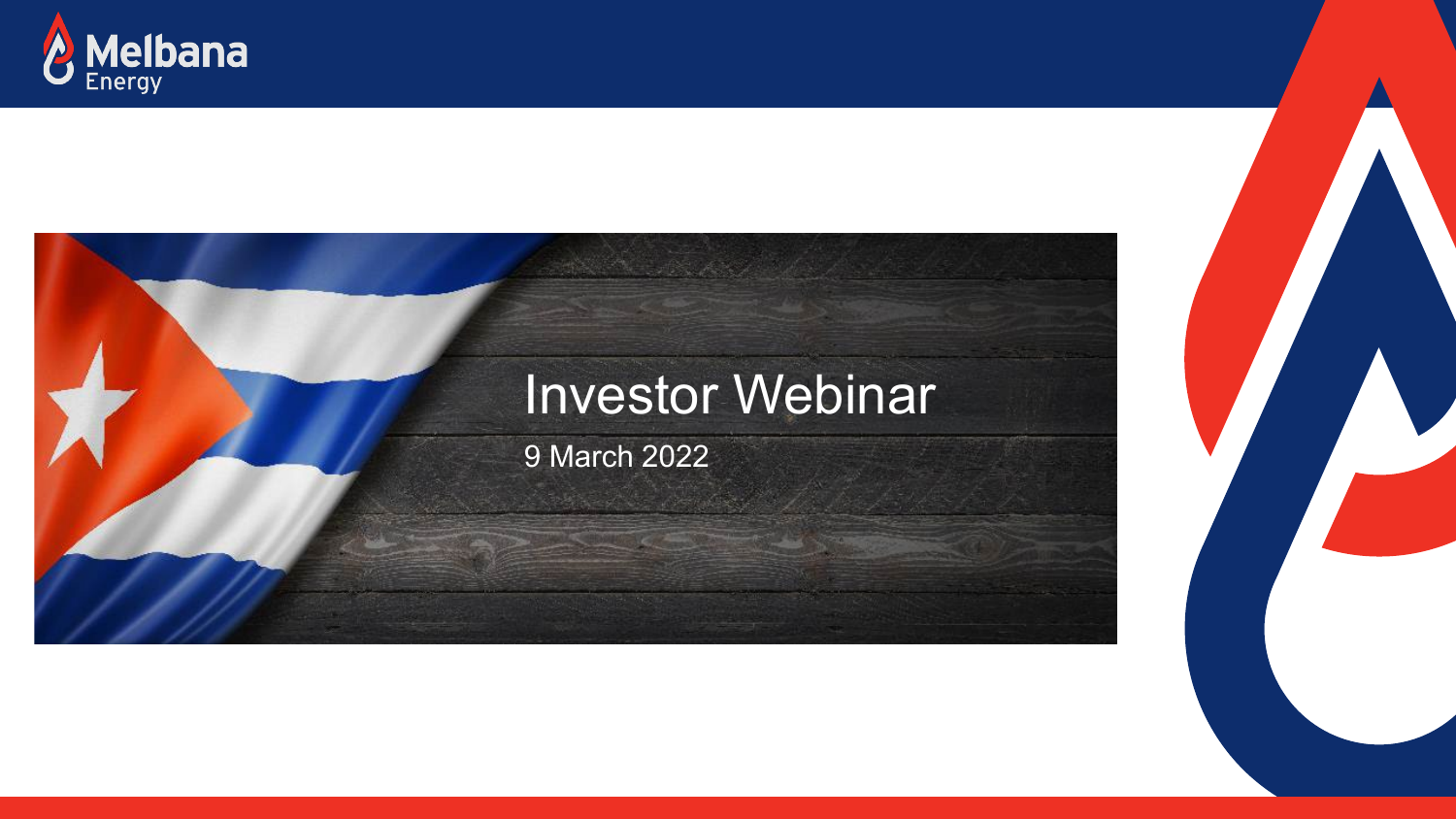### **Disclaimer**

Summary of information: This presentation contains general and background information about Melbana Energy's activities current as at the date of the presentation and should not be considered to be comprehensive or to comprise all the information that an investor should consider when making an investment decision. The information is provided in summary form, and should not be considered to be comprehensive or complete.

Not financial product advice: This presentation is not financial product, investment advice or a recommendation to acquire securities and has been prepared without taking into account the objectives, financial situation or needs of individuals. Before making an investment decision investors should consider the appropriateness of the information having regard to their own objectives, financial situation and needs, and seek legal, taxation and financial advice appropriate to their jurisdiction and circumstances.

Disclaimer: Melbana Energy and its related bodies corporate and each of their respective directors, agents, officers, employees and advisers expressly disclaim, to the maximum extent permitted by law, all liabilities (however caused, including negligence) in respect of, make no representations regarding, and take no responsibility for, any part of this presentation and make no representation or warranty as to the currency, accuracy, reliability or completeness of any information, statements, opinions, conclusions or representations contained in this presentation. In particular, this presentation does not constitute, and shall not be relied upon as, a promise, representation, warranty or guarantee as to the past, present or the future performance of Melbana Energy.

Future performance: This presentation contains certain forward-looking statements and opinion. The forward-looking statements, opinion and estimates provided in this presentation are based on assumptions and contingencies which are subject to change without notice, as are statements about market and industry trends, which are based on interpretations of current market conditions. Forward-looking statements, including projections, forecasts and estimates, are provided as a general guide only and should not be relied on as an indication or quarantee of future performance and involve known and unknown risks, uncertainties and other factors, many of which are outside the control of Melbana Energy. Past performance is not necessarily a quide to future performance and no representation or warranty is made as to the likelihood of achievement or reasonableness of any forward looking statements or other forecast.

Risks: An investment in Melbana Energy is subject to investment and other known and unknown risks, some of which are beyond the control of Melbana Energy.

Not an offer: This presentation is not, and should not be considered as, an offer or an invitation to acquire securities in Melbana Energy or any other financial products and neither this document nor any of its contents will form the basis of any contract or commitment. This presentation is not a prospectus. Offers of securities in Melbana Energy will only be made in places in which, or to persons to whom it would be lawful to make such offers. This presentation must not be disclosed to any other party and does not carry any right of publication. Neither this presentation nor any of its contents may be reproduced or used for any other purpose without the prior written consent of Melbana Energy.

No Distribution in the US: This presentation is not an offer of securities for sale in the United States. Any securities to be issued by Melbana Energy have not been and will not be registered under the US Securities Act of 1933, as amended (the "US Securities Act") and may not be offered or sold in the United States absent registration or an exemption from registration under the US Securities Act. No public offer of the securities is being made in the United States and the information contained herein does not constitute an offer of securities for sale in the United States. This presentation is not for distribution directly or indirectly in or into the United States or to US persons.

Monetary values: Unless otherwise stated, all dollar values are in Australian dollars (A\$). The information in this presentation remains subject to change without notice.

No distribution: Distribution of this presentation may be restricted by law. Persons who come into possession of this presentation should seek advice on and observe any such restrictions. Any failure to comply with such restrictions may constitute a violation of applicable securities laws.

Contingent and Prospective Resources: Unless otherwise specified, the information that relates to Contingent Resources and Prospective Resources for Melbana is based on, and fairly represents, information and supporting documentation compiled by Mr. Dean Johnstone, who is an employee of the company and has more than 34 years of relevant experience. Mr. Johnstone is a member of the American Association of Petroleum Geologists. Mr. Johnstone consents to the publication of the resource assessments contained herein. The Contingent Resource and Prospective Resource estimates are consistent with the definitions of hydrocarbon resources that appear in the Listing Rules. Conversion factors: 6 Bscf gas equals 1 MMboe; 1 bbl condensate equals 1 boe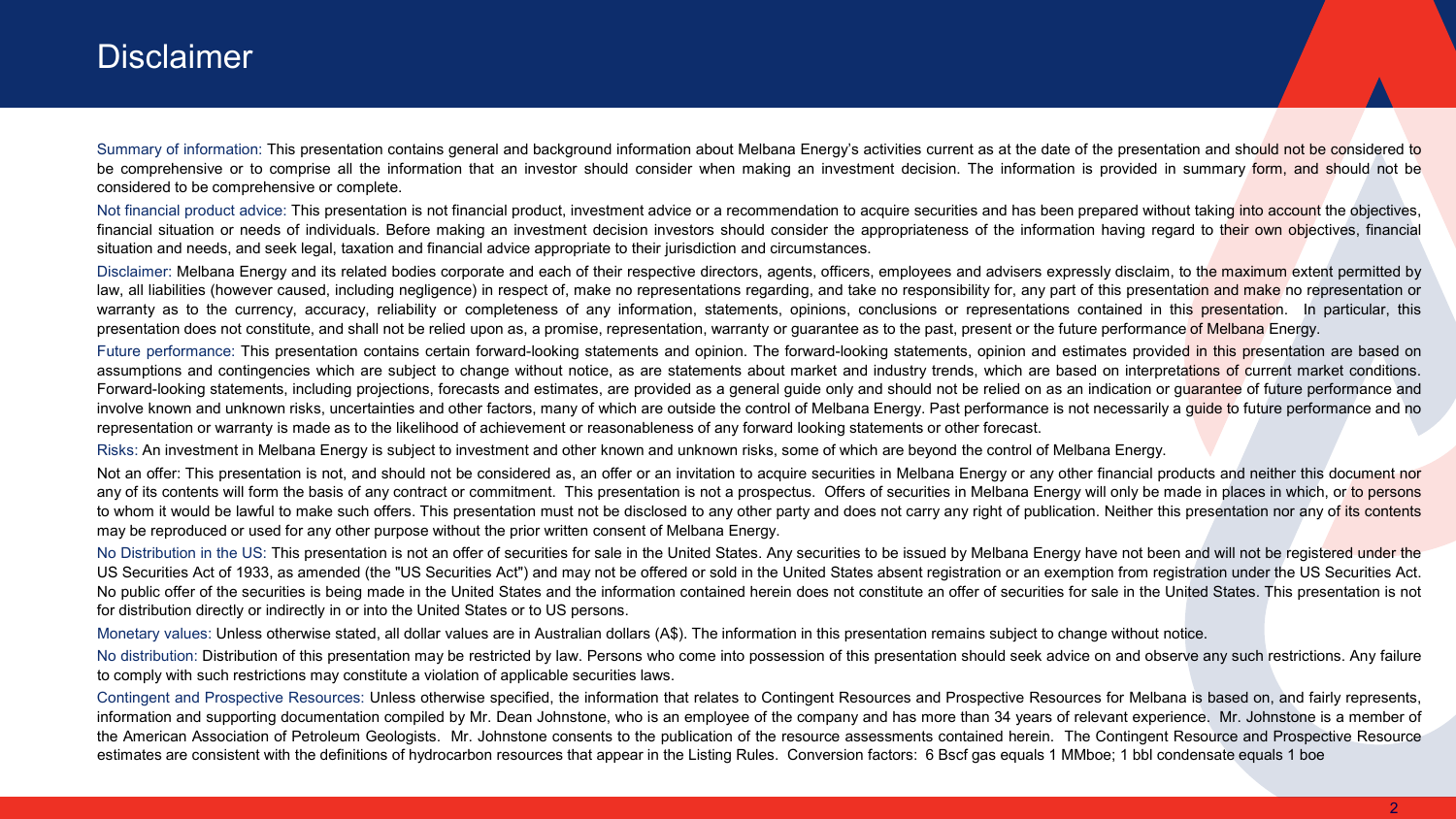# Corporate Overview

| <b>Company Information</b> |                      |  |  |  |
|----------------------------|----------------------|--|--|--|
| Listed                     | 1998                 |  |  |  |
| Exchange                   | ASX ("MAY")          |  |  |  |
| Shares on issue            | $\sim$ 2,676 million |  |  |  |
| Market Cap (8 Mar 22)      | \$307.8 million      |  |  |  |
| Cash (31 Dec 21)           | \$20.0 million       |  |  |  |

| Shareholders <sup>'</sup> |         |
|---------------------------|---------|
| Board & Management        | $9.6\%$ |
| Top 20                    | 29.5%   |



### Experience of the Board & Management

| <b>Andrew Purcell</b><br>BEng (Elec), MBA<br><b>Executive Chairman</b>                 | Investment banking (Credit Suisse, Macquarie Bank), Australia and<br>Experienced in resources banking, cross border<br>Hong Kong.<br>financing, commodity hedging and corporate turnarounds. 20 years<br>as a public company director in Australia and abroad.<br>Also serves as Chairman of AJ Lucas Group Limited (ASX: AJL). |
|----------------------------------------------------------------------------------------|---------------------------------------------------------------------------------------------------------------------------------------------------------------------------------------------------------------------------------------------------------------------------------------------------------------------------------|
| <b>Peter Stickland</b><br>BSc (Hons) (Geology) GDipAppFin<br><b>Technical Director</b> | 25 years global experience in oil and gas exploration commencing<br>with BHP Billiton. CEO of Melbana Energy (2014-2018) and Tap Oil<br>(ASX: TAP, 2008-2010). APPEA Board member (2009-2017).                                                                                                                                  |
| <b>Michael Sandy</b><br>BSc (Hons) (Geology)<br><b>Non-Executive Director</b>          | 40 years oil and gas exploration experience, managing assets in<br>PNG, Asia the Middle East and the USA. 20 years as a public<br>company director involved in numerous acquisitions and divestments.                                                                                                                           |
| <b>Errol Johnstone</b><br>BSc (Hons) (Geology/Geophysics)<br><b>Chief Geoscientist</b> | 29 year career with ExxonMobil in a variety of exploration and<br>Recognised industry expert in several key<br>appraisal roles.<br>geoscientific disciplines. Responsible for generating many new<br>exploration initiatives internationally resulting in several significant<br>discoveries.                                   |
| <b>Dean Johnstone</b><br>BSc (Hons) (Geology/Geophysics)<br><b>Senior Geoscientist</b> | 30 years experience in oil and gas exploration, development and<br>production with ExxonMobil and Delhi Petroleum.<br>Mature field<br>opportunity generation a specialty. International experience in<br>Canada, PNG and SE Asia.                                                                                               |
| <b>Ken Hendrick</b><br>BEng (Civil), MEngSc, MBA<br><b>Implementation Manager</b>      | Decades of experience in senior project management roles safely<br>executing complex multi-discipline developments for the resources<br>sector, particularly in the offshore oil and gas industry.                                                                                                                              |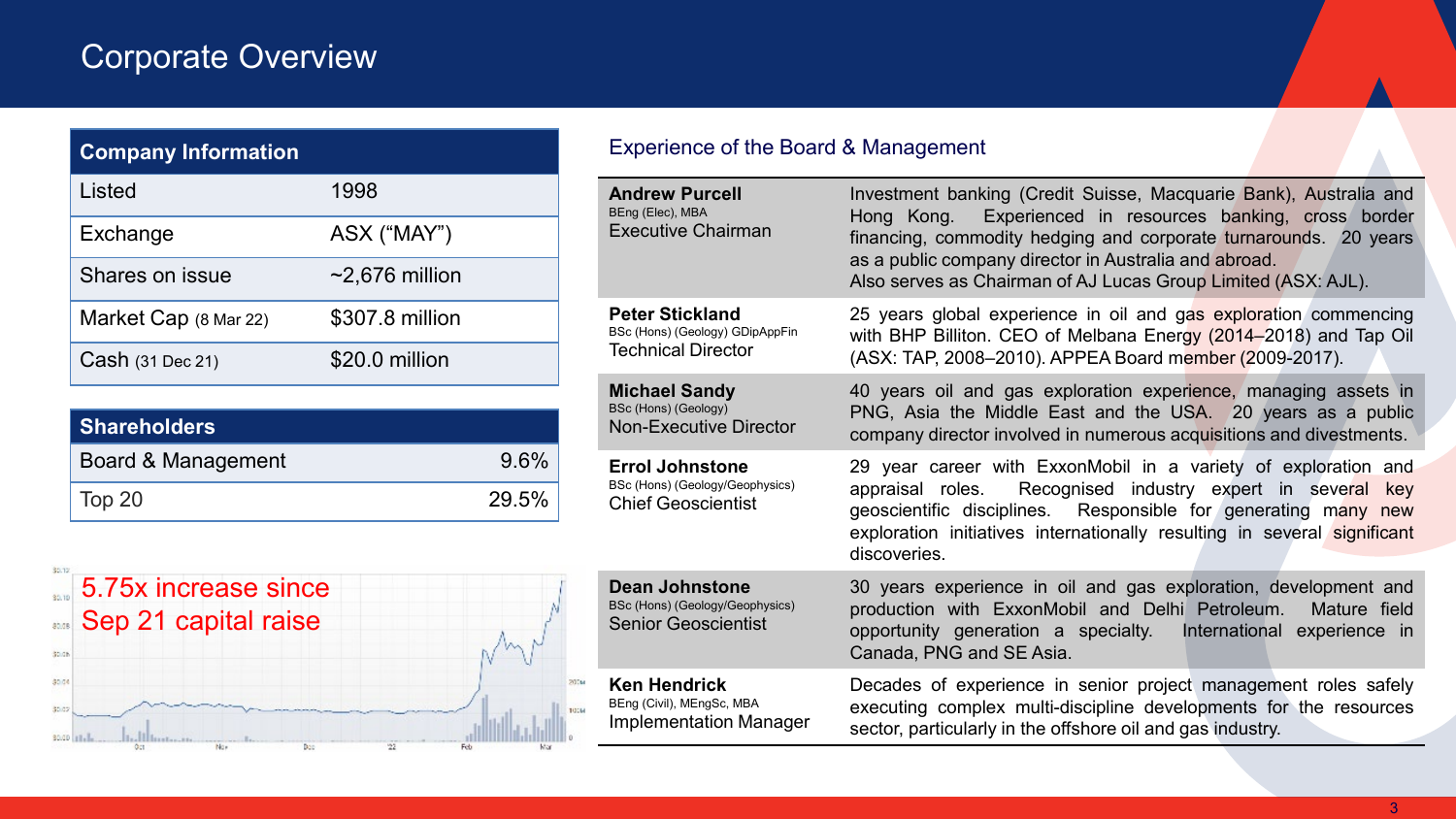## Projects Summary





#### **CUBA**

- Two onshore exploration wells drilling commenced Q3 2021
- Partnered with Sonangol, the National Oil Company of Angola Africa's second largest oil producer
- Concession area independently assessed to have Prospective Resources of 676 million barrels of oil
- Melbana is the operator for these wells 30% interest. Sonangol meeting 85% of the cost.
- Several significant intervals of moveable hydrocarbons encountered to date whilst drilling first exploration well

### **AUSTRALIA**

#### Joseph Bonaparte Gulf

#### *WA-488-P*

- Shallow water offshore target with a Prospective Resource of up to 1.4 billion barrels
- Sold to EOG Resources in 2021 a US\$70 billion Fortune 500 company based in Houston, Texas
- Melbana received US\$7.5 million in consideration and may receive a further US\$5.0 million plus US\$10.0 million for every 25 million barrels that may be produced from the permit area
- Exploration well planned for late 2022/early 2023

#### *WA-544-P, NT/P87*

- Shallow water offshore licence areas adjacent to WA-488-P
- Contain the undeveloped Turtle and Barnett oil discoveries

### Ashmore Cartier Prospects

### *AC/P70*

- Exploration prospect awarded in February 2022
- Permit area contains the undeveloped Vesta-1 oil discovery

### *AC/P51, AC/P50*

- Shallow water offshore targets being drilled in 2022 by Santos and SapuraOMV
- Melbana has a freely carried small royalty interest on production if well(s) successful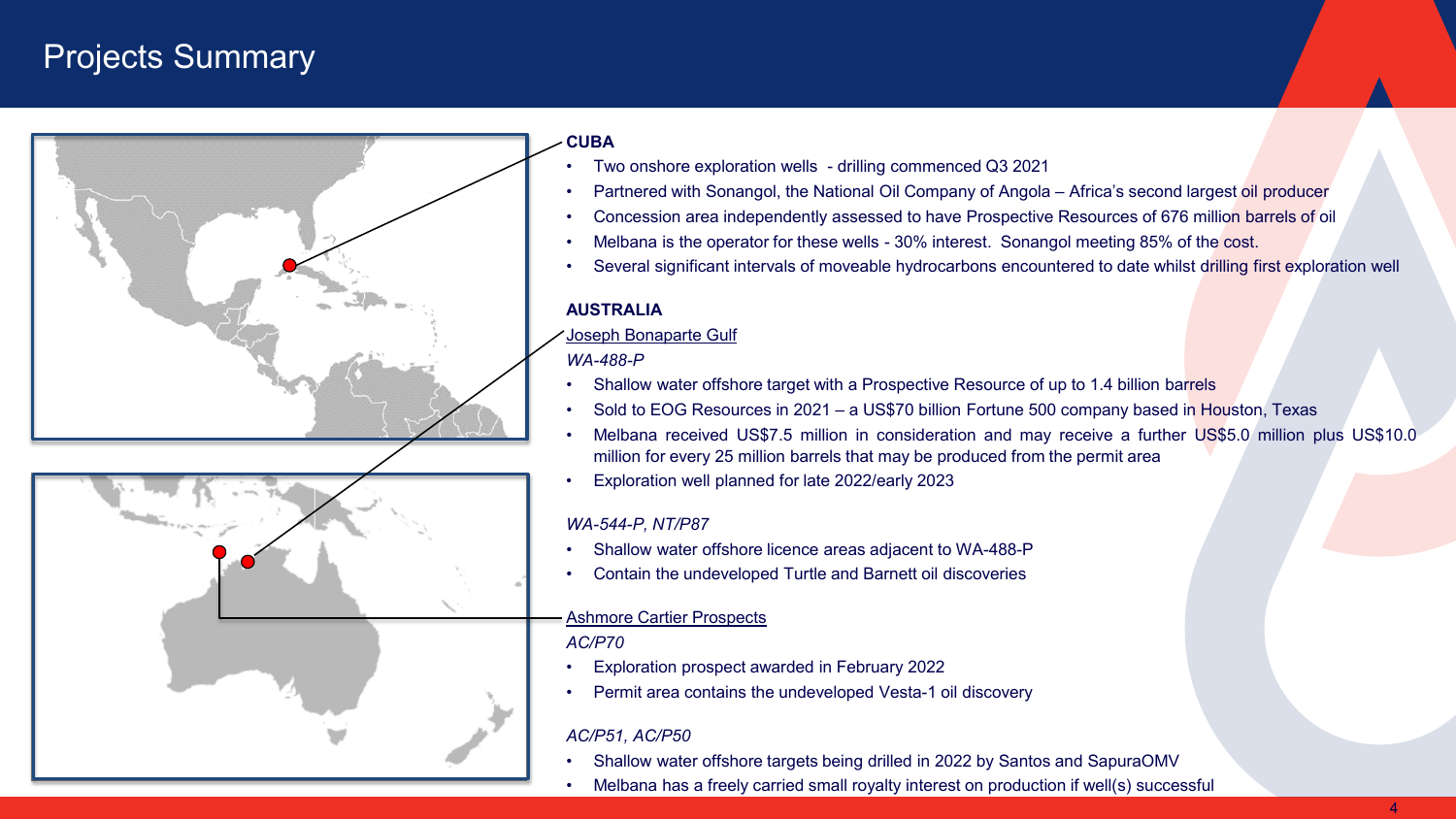### Cuba, Block 9 – Exploration well Alameda-1

- First well (Alameda-1) commenced in Sep 2021
- Two significant oil intervals encountered thus far:
	- ‒ 670m gross interval in the upper sheet
	- ‒ 560m gross interval in the N structure
- Currently drilling in the Alameda structure the largest primary target of this first well. Strong oil shows with free gas encountered
- Forward plan is to log the Alameda structure once total depth is called on the well. Thereafter, conduct flow tests in the Alameda structure (if warranted) then the N structure.



#### PREDRILL SUBSURFACE INTERPRETATION AND RESOURCE ESTIMATES

### **Alameda Prospective Resources (100%, MMstb)**

| <b>Objective</b> | CoS* | Low | <b>Best</b> | <b>High</b> | <b>Mean</b> |
|------------------|------|-----|-------------|-------------|-------------|
| U1               | 15%  | 24  | 60          | 132         |             |
|                  | 23%  |     | 9           | 20          | 11          |
| Alameda          | 32%  | 39  | 72          | 128         | 79          |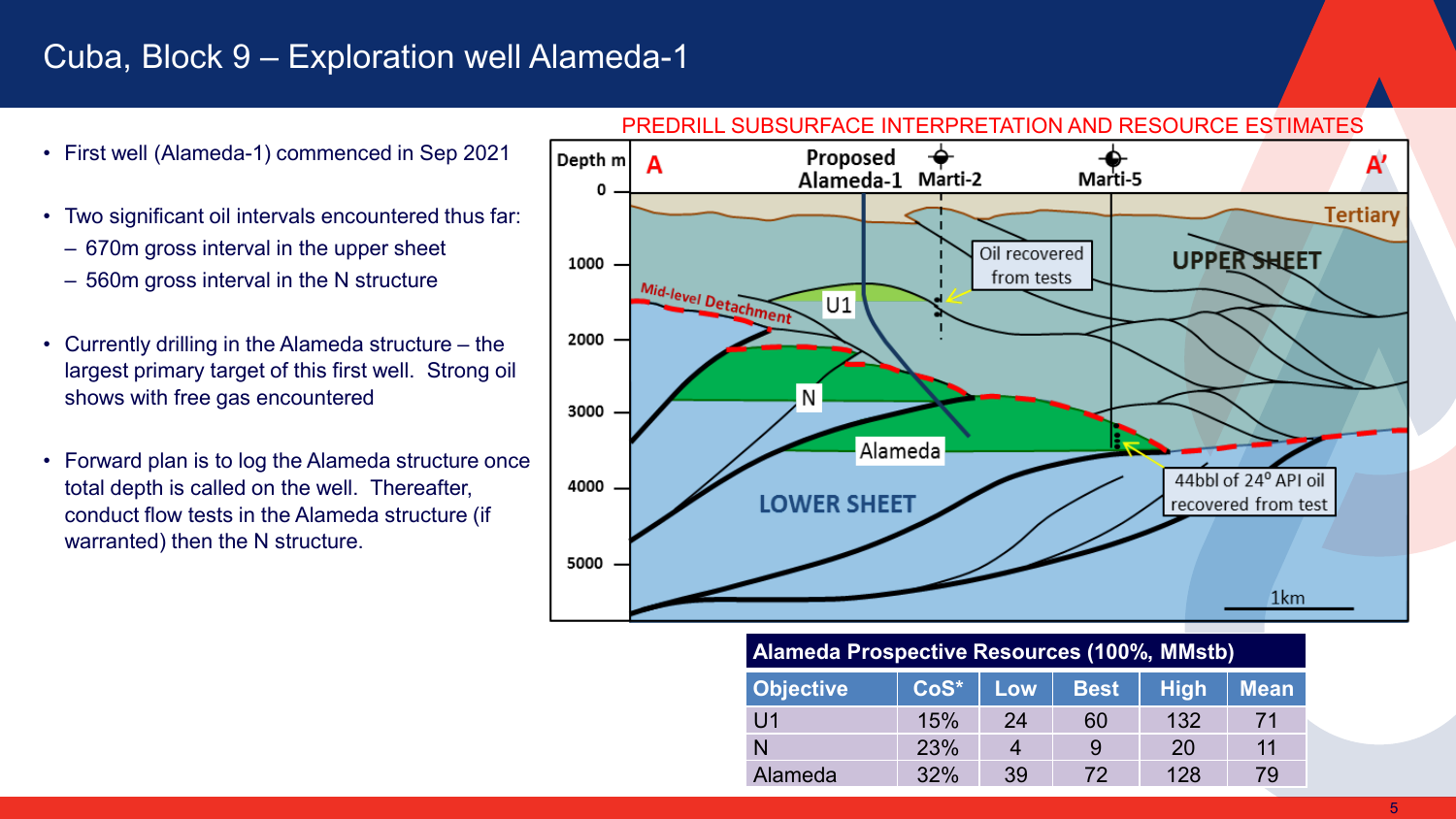### Cuba, Block 9 – Exploration well Zapato-1

- Second well (Zapato-1) expected to commence in May 2022
- Zapato-1 to test a structure identified by strong gravity and magnetic results that aligns with structural interpretation derived from seismic and surface data
- The well is adjacent to the shallower Motembo oil field which produced high quality light crude  $(50 - 64.5^{\circ} API)$



### PREDRILL SUBSURFACE INTERPRETATION AND RESOURCE ESTIMATES

| <b>Zapato Prospective Resource (100%, MMstb)</b> |                          |    |    |      |             |
|--------------------------------------------------|--------------------------|----|----|------|-------------|
|                                                  | CoS*   Low   Best   High |    |    |      | <b>Mean</b> |
| Zapato                                           | 23%                      | 38 | 95 | -214 | 114         |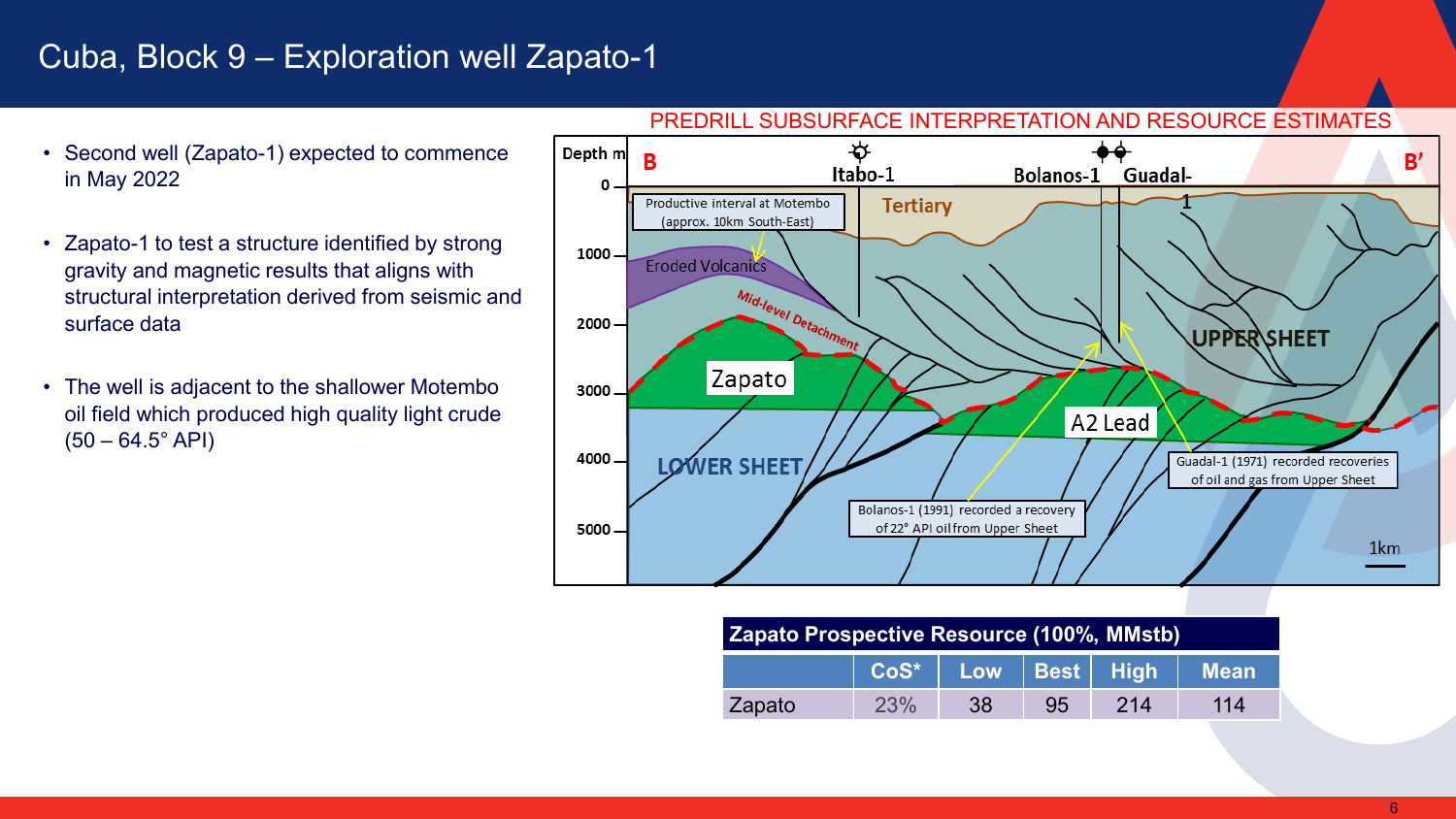### Australia, Joseph Bonaparte Basin

- Permit WA-488-P sold to a US\$60 billion Fortune 500 O&G company. Planning advanced for an exploration well (possibly as early as late 2022 but required before August 2023).
- Melbana has received an initial payment of US\$7.5 million and is entitled to contingent additional payments of US\$5 million and US\$10 million per 25 million barrels produced (in success case)
- Beehive is a carbonate build up, a formation that tends to work big on success (upper estimate 1.4 billion barrels\*\*)
- Melbana has mapped similar carbonate build ups to Beehive in its adjacent permits WA-544-P and NT/P87 (Melbana 100%), which also contain the undeveloped oil discoveries Turtle and Barnett





| <b>Prospective Resources (MMboe)</b> |      |     |             |       |             |  |
|--------------------------------------|------|-----|-------------|-------|-------------|--|
| <b>Beehive</b>                       | CoS* | Low | <b>Best</b> | High  | <b>Mean</b> |  |
| Carboniferous objective              | 20%  |     | 416         | 1.424 | 599         |  |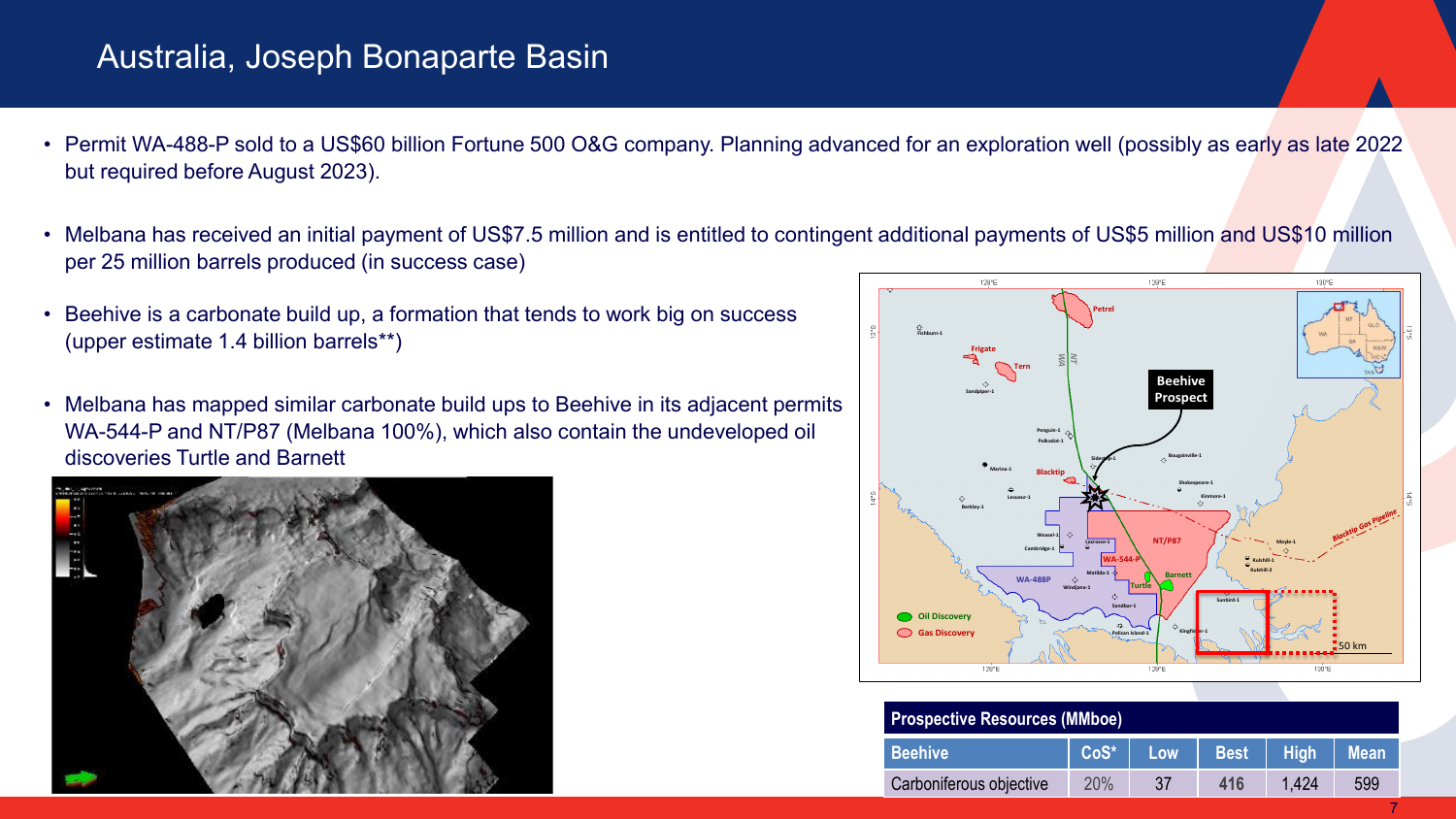### Australia, Territory of Ashmore & Cartier Islands

- Permit AC/P70 awarded to Melbana Energy (100%) in February 2022.
- AC/P70 contains the undeveloped Vesta-1 oil discovery drilled in 2005. The Vesta-2 appraisal well drilled in 2007 identified a gas cap.
- This complex field is an attractive opportunity for Melbana to use the skills of its geoscientists to try and add another interesting exploration opportunity to its portfolio.

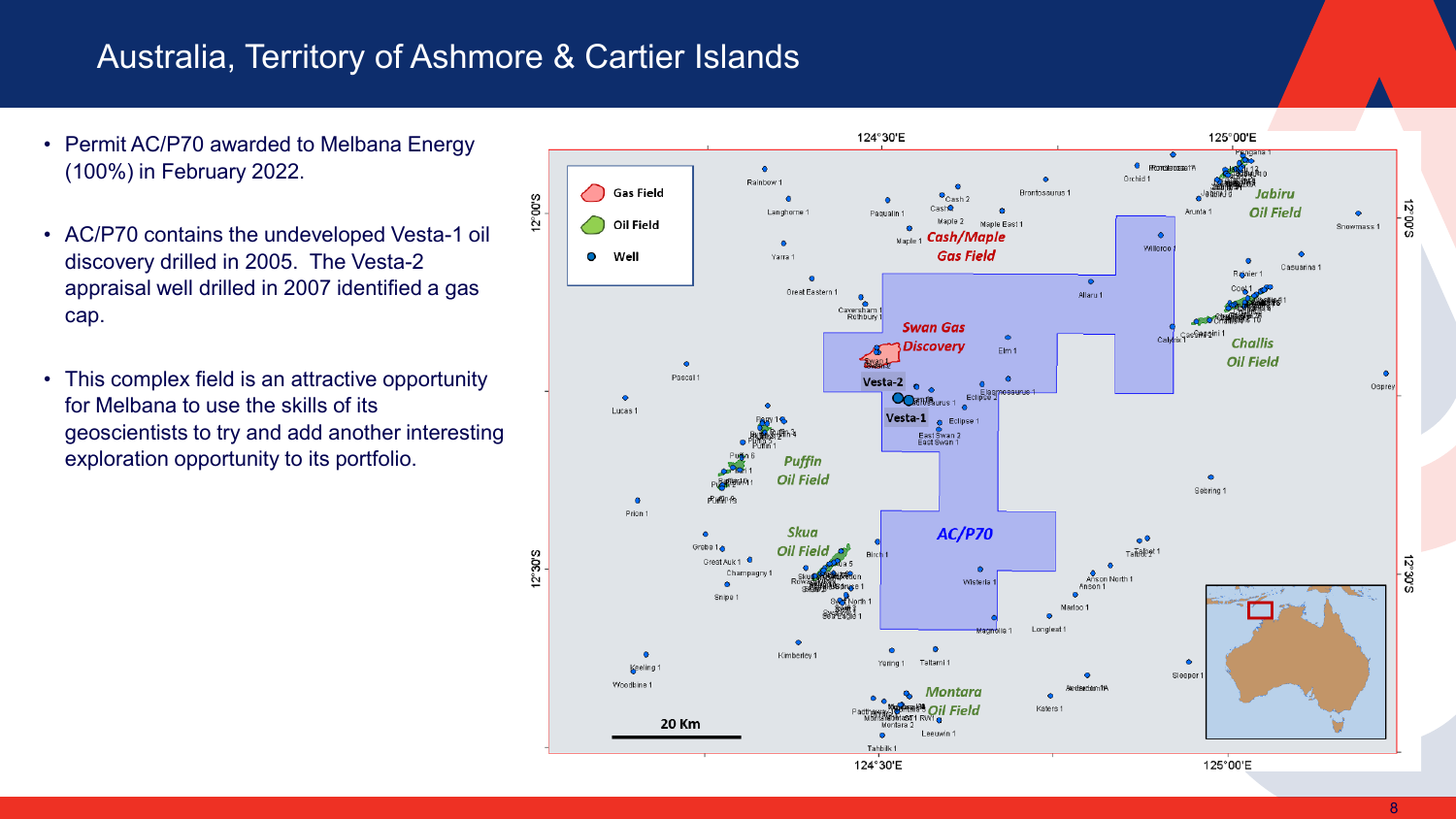### Possible future price catalysts



#### 9